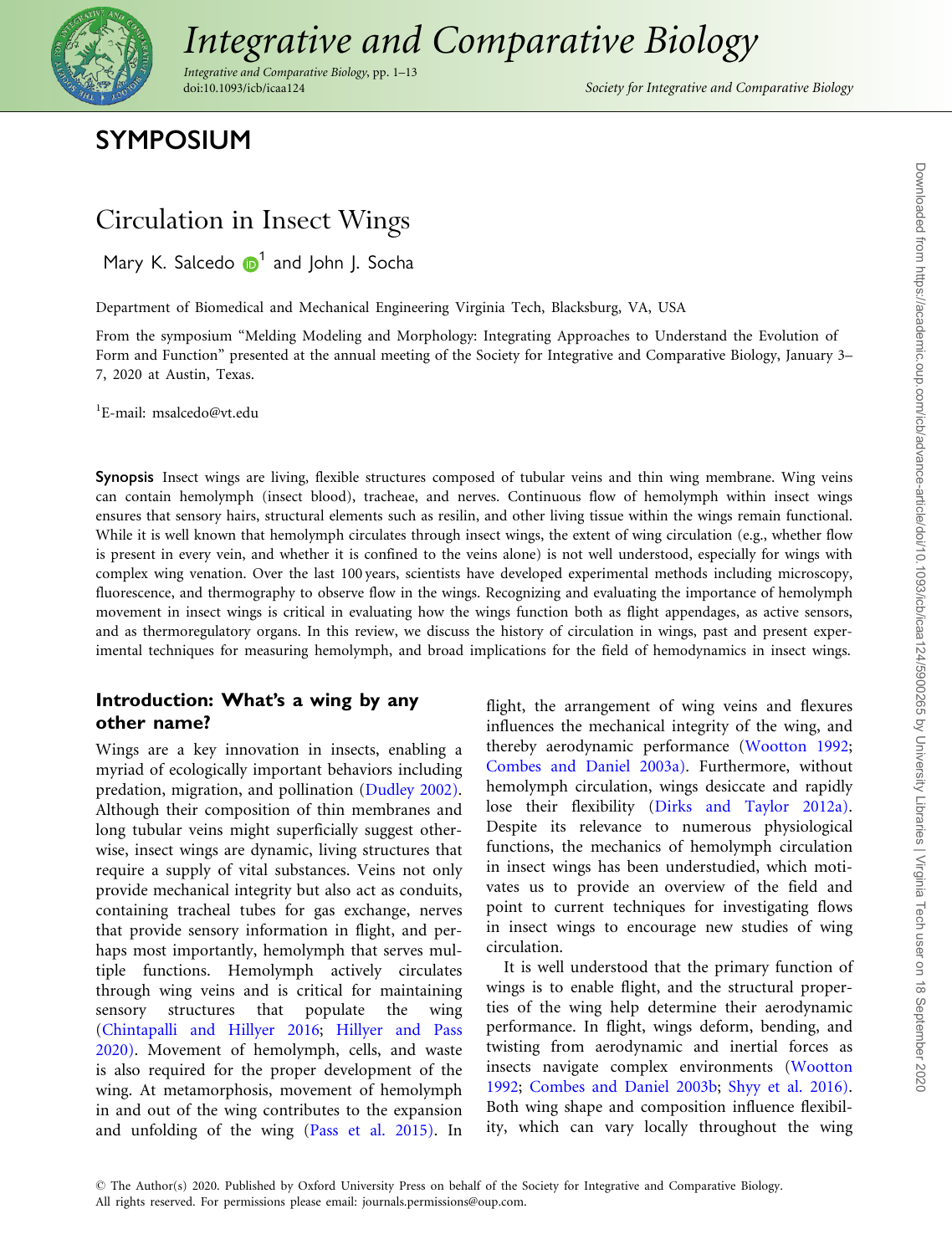[\(Wootton 1981](#page-12-0); [Combes and Daniel 2003a](#page-10-0); [Vanella](#page-11-0) [et al. 2009;](#page-11-0) [Combes et al. 2010](#page-10-0)). An integrated approach to analyzing the functional mechanics of insect wings requires knowledge of (1) wing kinematics during wing deployment and flight, (2) detailed morphology of wings, (3) kinematics interpreted in aerodynamic terms, and (4) how morphology and kinematics vary across the phylogeny of insects (Wootton 1981). Whereas the kinematics of flapping flight and wing folding has received attention in the last few decades ([Shyy et al. 2016](#page-11-0); [Bomphrey and](#page-10-0) [Godoy-Diana 2018\)](#page-10-0), the physiology of the actual structural supports, particularly the veins, is still largely a mystery. This lack of information is partially rooted in the difficulty of studying vein dynamics in living or recently sacrificed insects.

Recent reviews [\(Pass 2000;](#page-11-0) [Pass et al. 2015;](#page-11-0) [Pass](#page-11-0) [2018](#page-11-0); [Hillyer and Pass 2020\)](#page-10-0) have repeatedly identified gaps in our knowledge of insect circulation, particularly in regard to how hemolymph moves into appendages including wings, legs, and antennae. However, misunderstanding about hemolymph circulation in insect wings persists. For instance, the presence of hemolymph in wings is sometimes ignored or is presumed to be absent or limited to certain veins ([Dirks and Taylor 2012b\).](#page-10-0) And, despite decades of work on the topic, we have found anecdotally that some biologists (and even entomologists) are unaware that flow occurs in the wings, part of our motivation for highlighting the role of wings as dynamic, living structures. This review focuses on circulation in insect wings, its history, and how hemolymph movement is coupled to an insect's multiple hearts, tracheal system, and gut system. Additionally, we identify challenges and open questions in wing hydraulics that are critical in shaping the future of how insect flight is measured, modeled, and engineered.

#### Evolutionary pressures on wing structure and sensory systems

Wing shape, venation pattern, and flight behavior are influenced by many selective pressures, including ecological niche, predator avoidance, and behavior, to name a few. Within the phylogeny of insects, examples of adaptive wing shapes and modified wing structures (e.g., elytra and halteres) abound. Butterflies in the genus Morpho exhibit different flight patterns, such as flapping and gliding, depending on habitat (forest understory versus canopy, respectively) ([DeVries et al. 2010\)](#page-10-0). Gliding male Morpho butterflies in the canopy exhibit longer forewings than those that inhabit the understory ([DeVries et al. 2010\)](#page-10-0). Rearing migratory insects in laboratory environments compared with natural, wild populations produce populations with wings that are "weaker, paler, and less elongated" ([Davis](#page-10-0) [et al. 2020\).](#page-10-0) Luna moths and other Saturniid lepidopterans mitigate potential bat predator damage with "lures," which are elongated twisty tails that branch off the hind wing [\(Barber et al. 2015\);](#page-10-0) the longer the hind wing, the more likely to escape a bat attack [\(Rubin et al. 2018\).](#page-11-0) Bats and insects are engaged in an evolutionary predator–prey race, evolving structural and sensory strategies to effectively out-wit the other [\(Rubin et al. 2018\)](#page-11-0). As modified hind wings, halteres are shaped as stalks topped with a knob-like end and a base (where stalk meets body) covered in an array of sensory structures. In more basal dipteran families such as in crane flies (Family: Tipulidae), halteres have much longer stalks and low asymmetry compared to more derived families ([Yarger and Fox 2016\)](#page-12-0). Haltere morphology changes with evolutionary derivation, generally increasing in asymmetry [\(Yarger and Fox 2016\)](#page-12-0). Other selective pressures that might act on wing shape and function include auditory performance (related to signaling and sensing), sexual selection, chemosensory performance, visual signaling, and crypsis ([Taylor and](#page-11-0) [Krapp 2007\).](#page-11-0) Sensory feedback is particularly critical to many of these functions, and sensory cells require hemolymph. These pressures form the basis of a major open question: how does hemolymph circulation evolve with wing structure and mechanosensory systems in the wing and modified wing structures?

Insect sensory systems are highly adaptable with respect to their functioning within the wing's mechanical systems ([Taylor and Krapp 2007\).](#page-11-0) Hemolymph circulation must also adapt accordingly, or features such as wings would lose sensory function. Wings are instrumented with an array of mechanosensors [\(Dickerson et al. 2014\)](#page-10-0), some of which include stretch receptors, scolopidia (sound receiving), and campaniform sensilla [\(Taylor and](#page-11-0) [Krapp 2007\).](#page-11-0) Haltere bases (where the stalk connects to the body) are covered in campaniform sensilla, and these sensory structures are situated where they sense maximal strain during haltere oscillation ([Yarger and Fox 2016\)](#page-12-0). In some species, such as blow flies, 400 campaniform sensilla cover each haltere, making up the majority of said sensilla on the body [\(Yarger and Fox 2016\)](#page-12-0). In both flight and nonflight wing movements (e.g., folding/unfolding, courtship displays, righting-maneuvers), wing mechanosensilla bend, providing active mechanosensation during wing movement ([Pass 2018\).](#page-11-0) Gustatory sensilla provide chemosensory information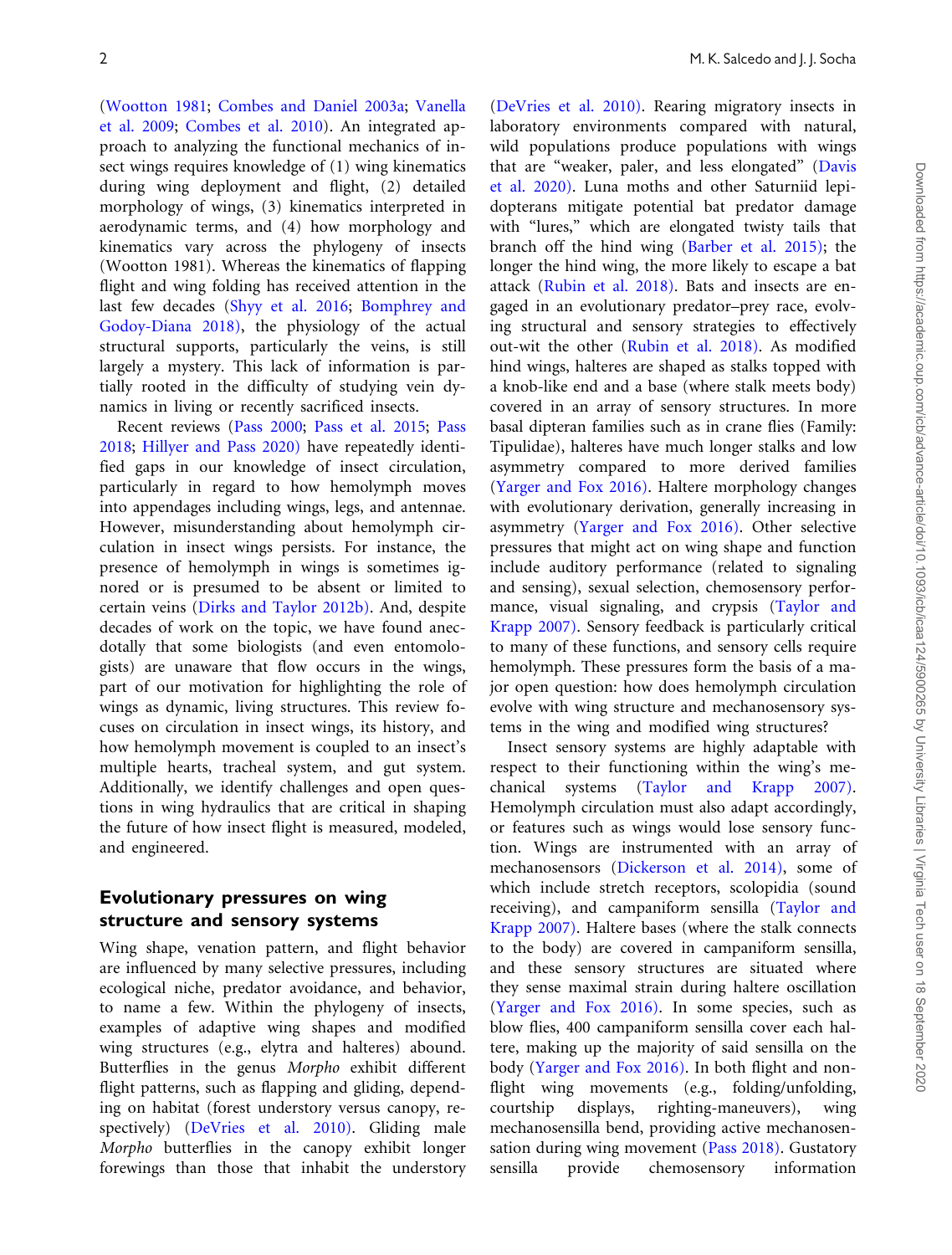(Valmalette et al. 2015). Tympanal organs on the wing make and receive sound ([Miller 1970;](#page-11-0) [Sun](#page-11-0) [et al. 2018\)](#page-11-0). Scent patches produce mate-attracting pheromones. Sensory feedback is also tied to wing function ([Taylor and Krapp 2007\).](#page-11-0) For example, removing function of the campaniform sensilla on the forewing eliminates regulation of forewing twisting in Schistocerca locusts ([Taylor and Krapp 2007\).](#page-11-0) Throughout the body, the proper functioning of sensors requires a hemolymph supply. Thus all wing sensors and organs, epidermal cells, and branches of tracheae within the wing require hydration with hemolymph ([Chintapalli and Hillyer 2016\)](#page-10-0).

#### Moving hemolymph into the wings

Hemolymph is pumped throughout an insect's body and appendages by wave-like contractions of the dorsal vessel, assisted by additional "hearts" or accessory pulsatile organs (APOs) ([Pass et al. 2015;](#page-11-0) [Hillyer and Pass 2020\)](#page-10-0). Flow within the head, thorax, and abdomen is open (unconstrained to vessels) and pulsatile. In these regions, hemolymph is moved in bulk by pumping of the tube-like dorsal heart [\(Lee](#page-11-0) [and Socha 2009](#page-11-0); [Pass et al. 2015\)](#page-11-0). APOs aid in circulating hemolymph, not only in wings, but also within appendages such as the antennae, legs, and ovipositors ([Hustert 1999](#page-11-0); [Boppana and Hillyer](#page-10-0) [2014;](#page-10-0) [Hustert et al. 2014\).](#page-11-0) Antennal APOs, typically paired and of which there are several types, can function to pulse hemolymph into the antennae (ampulla-dilator type) [\(Boppana and Hillyer 2014\)](#page-10-0). In contrast, insects can have one or more thoracic APOs that aspirate hemolymph from the wings, pulling it back into the body (from the posterior veins) several times faster than it enters the wing ([Chintapalli and Hillyer 2016;](#page-10-0) [Salcedo 2019\).](#page-11-0) Unlike in the hemocoel, once it enters the wings, hemolymph is mostly constrained to a vessel network. Additionally, hemolymph flow may be affected by compression and reinflation of parts of the tracheal system, and possibly displacement of the gut system [\(Pendar et al. 2019\)](#page-11-0). Assuming that the relatively stiff cuticle of the wing means that it maintains a fixed volume, the changes in air volume in tracheae within the wing may be coupled to the hemolymph volume within the wing veins. Therefore, open questions exist whether expansion and contraction of tracheal tubes may drive or be driven by changes in hemolymph volume, governed by fluid– structure interactions. Recent work suggests that a concerted effort of the thoracic APOs, the gut system, and the tracheal network is also necessary for overall circulation ([Wasserthal 1982;](#page-12-0) [Wasserthal](#page-12-0)

[1996](#page-12-0); [Harrison et al. 2013](#page-10-0); [Pendar et al. 2019\),](#page-11-0) which would represent a new, integrative view of insect circulation. The coordination of these parts, via both active and passive elements (pumps and veins, respectively), is necessary for maintaining a continuous circulatory flow throughout the body, and proper coordination appears to depend upon maintaining appropriate fluid pressure fields and patterned, synchronous pumping.

Winged insects tend to have thoracic APOs, also termed "wing hearts," with the exception of Thysanoptera (thrips) and Aphidina (aphids), whose lack may be due to their small size [\(Krenn and Pass](#page-11-0) [1994\)](#page-11-0). Wing hearts can also be lacking in apterous insects and nymphs where wings are still developing. As accessory pumps that serve the wings, these APOs are located in the thorax and exist unpaired or in pairs surrounding or attached to the dorsal vessel. Wing hearts exhibit three forms: dorsal vessel modifications, attached pulsatile diaphragms, and unattached pulsatile diaphragms ([Krenn and Pass 1994;](#page-11-0) [Pass et al. 2015\)](#page-11-0). Each pump utilizes a hemolymph space (subscutellar hemocoel), formed from a raised portion of exoskeleton, which acts as a pump casing to pull hemolymph from posterior wing veins and back into the body [\(Pass et al. 2015\)](#page-11-0). Some debate revolves around whether pumping elements exist in the wing itself, and whether there is actively controlled flow in the wing. So-called "pumping elements" have been observed in the wing, but it is possible that passive wing tissues move in response to pumping of the thoracic wing heart [\(Arnold 1964;](#page-10-0) [Tsai et al. 2020\)](#page-11-0). To investigate active control of hemolymph flows in the wing, targeted imaging of these wing surfaces and measurement of pumping frequencies of the dorsal vessel, thoracic wing hearts, and hemolymph flow speeds are needed.

Throughout the body and appendages, hemolymph circulates to move nutrients, waste, and cells [\(Chapman 2012\)](#page-10-0). Hemolymph contains plasma and hemocytes, and across a diverse range of insects differentiated hemocytes are typically termed as granulocytes (adhesive cells that attack foreign substances), plasmatocytes (strongly adhesive to pathogens, dead cells, and more), spherule cells (sources of cuticular compounds), and oenocytoids (which produce enzymes) ([Strand 2008\).](#page-11-0) Cells populations can be divided further into circulating and sessile hemocytes, the latter which are found attached to tissues [\(Hillyer and Strand 2014\).](#page-10-0) Number of hemocytes and whether or not they circulate can depend on development stage and potential stress events (e.g., wounding, infection) ([Strand 2008\)](#page-11-0). For example, in adult mosquitoes, there may be 500–4000 circulating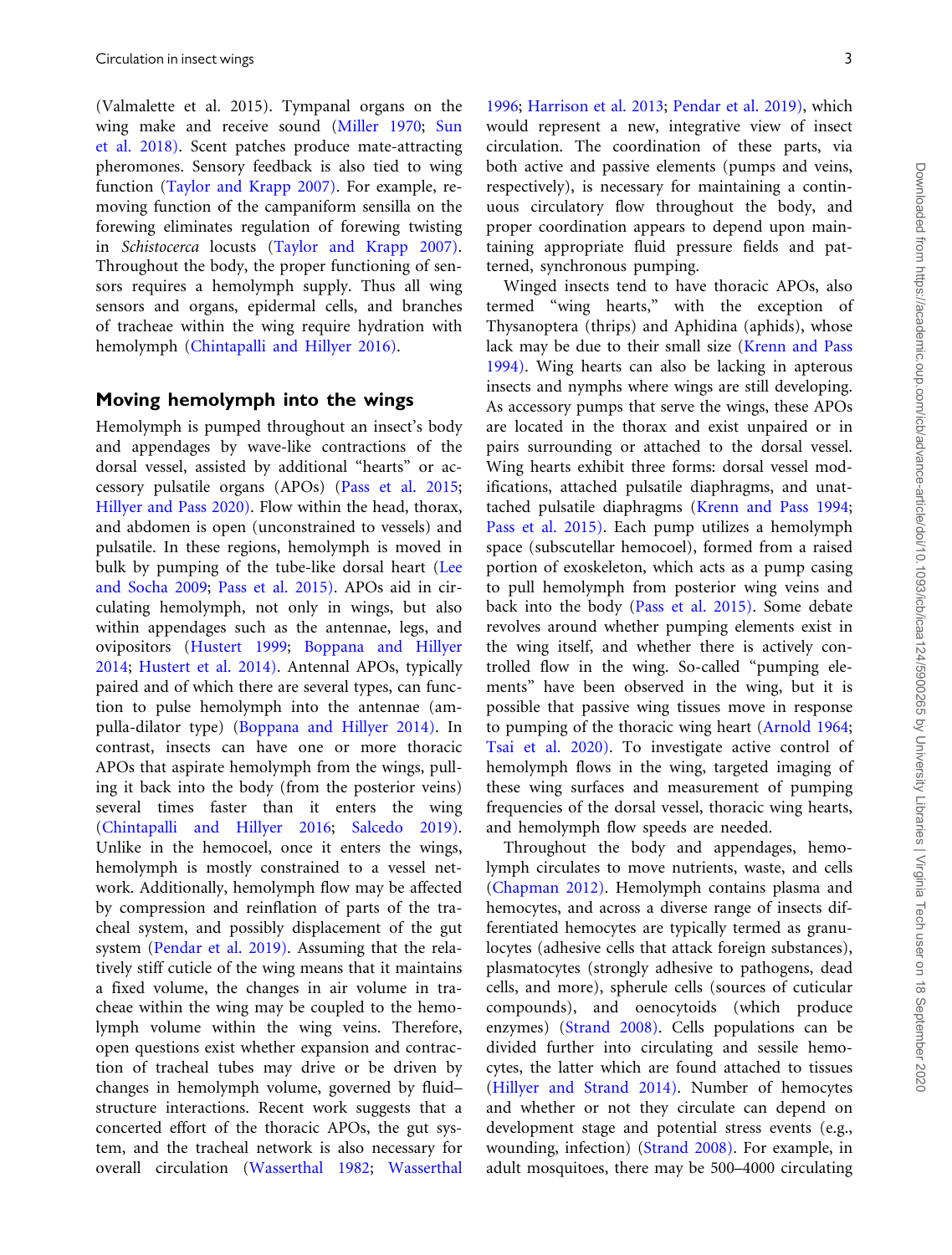hemocytes, while in other dipteran, lepidopteran, and orthopteran insects, cell densities range from 500 to 900 hemocytes per microliter [\(Hillyer and](#page-10-0) [Strand 2014\)](#page-10-0). Hemocytes can range in size depending on species and if the cell is "active." The mosquito hosts three types of hemocytes: granulocytes (9 um diameter, but can spread to 35 um when attached to foreign surfaces), oenocytoids  $(9 \mu m \text{ diam}$ eter), and prohemocytes (4–6 µm diameter) ([Hillyer](#page-10-0) [and Strand 2014\)](#page-10-0). In smaller insects, some appendages, such as wings, are too small to allow for cells to enter the wings, but hemolymph continues to circulate. For example, in mosquitoes, flowable space within the wing circuit is only  $1 \mu m$  in diameter, whereas circulating hemocytes are typically 8  $\mu$ m or larger in Diptera [\(Boppana and Hillyer 2014](#page-10-0); [Hillyer and Strand 2014;](#page-10-0) [Chintapalli and Hillyer](#page-10-0) [2016\)](#page-10-0). Smaller organisms such as Plasmodium sporozoites, bacteria, and other viruses have been found in mosquito wings, suggesting that active circulation is important for dissemination of immune factors [\(Akaki and Dvorak 2005](#page-10-0); Hillyer et al. 2007; [Moreira et al. 2009\)](#page-11-0).

In insects with vein diameters large enough to accommodate cells, hemocytes can be visualized and used to identify flow direction [\(Arnold 1964\)](#page-10-0). In fact, entomologists first recognized hemolymph in insects by tracking visible circulating hemocytes within larger insects [\(Arnold 1964\).](#page-10-0) Recently observed in Nymphalid butterflies, hemocytes clearly circulate in veins and through major organs such as scent patches ([Tsai et al. 2020\)](#page-11-0). It is not known how hemolymph velocities and hemocyte circulation scale within insect wings of increasing size, nor how hemolymph movement changes with development and age. Flow metrics such as velocity, acceleration, and heart pumping frequency have been quantified for adult mosquitoes (Anopheles gambiae) and North American grasshoppers (Schistocerca americana) [\(Hillyer and Strand 2014;](#page-10-0) [Chintapalli and Hillyer](#page-10-0) [2016](#page-10-0); [Salcedo 2019\).](#page-11-0) Circulation in insects differs between species (tidal versus circuitous circulation, discussed below), but our knowledge of hemolymph fluid dynamics and wing morphology remains limited.

#### A brief history of wing hemodynamics

Circulation in insects has long been a subject of debate. Insect physiologists in the mid-1700s to the early 1900s disputed the presence of hemolymph not only in the wing, but also in the insect itself. In 1831, Carus first postulated a circulatory route in insect elytra and wings (an idea that would be known as the "Carus Rule"), whereby blood flows from the body to the anterior veins and then back toward the body in the posterior veins [\(Fig. 1A and](#page-4-0) [C\)](#page-4-0) [\(Yeager and Hendrickson 1933;](#page-12-0) [Arnold 1964\).](#page-10-0) As acceptance of hemolymph began to emerge, a debate sparked in 1841 as to the presence or absence of a circulatory system. In 1841, Léon Dufour, a scientist and naturalist, published the "History of Metamorphosis and the Pretended Circulation of Insects" ([Timbs 1843\)](#page-11-0). He garnered support of well-known physiologists (such as Italian biologist and physician Marcello Malpighi), who attested that with no obvious network of blood vessels, there was a clear "testimony against a circulatory system" ([Timbs 1843\).](#page-11-0) Despite a vigorous rebuttal by Verloren (1847), who documented 90 species of insects where circulation was observed by 17 authors, it took decades to reach consensus ([Arnold 1964\)](#page-10-0). In the 1850s, scientists explored the possibility that the tracheal system may transport hemolymph as a network of blood vessels. Interest in hemolymph circulation seemed to lapse in the latter 19th century and picked up with works by biologist Moseley (1871), the first to study wing circulation in cockroaches, and entomologist Brocher (1929), who studied the wings of lady beetles (Family: Coccinellidae) and also the legs, antennae, body, dorsal vessel, and pulsatile organs. Brocher became a key investigator of circulation in insects and their appendages, and in 1916 he complained that many naturalists denied that circulation existed in insects ([Yeager and Hendrickson](#page-12-0) [1933\).](#page-12-0) To clear up further confusion as to whether circulation existed in the elytron of an insect, [Yeager](#page-12-0) [and Hendrickson \(1933\)](#page-12-0) proposed a standardized method to study the circulatory route in cockroaches focusing on the elytra, wings, and wing pad of the American cockroach, Periplaneta americana [\(Yeager](#page-12-0) [and Hendrickson 1933\).](#page-12-0)

In response to an increase in circulatory studies, John Arnold gave a rigorous account of circulation in insect wings, its history, and particularly highlighted circulatory observations between 1900 and 1964 ([Fig. 1\)](#page-4-0) ([Arnold 1964\).](#page-10-0) His summaries and observations became a basis for much of what we know about insect wing circulation. Using an alternative method than that proposed by Yeager and Hendrickson, Arnold simply used a microscope and strong light source and ascertained hemolymph flow and directionality by visualizing the movement of hemocytes in 14 orders and 100 species. With new descriptions of flow patterns in wings, he challenged and confirmed nearly 200 years of publications on circulation in insects. His 72 drawings of flow patterns in insect wings highlighted a circuitous flow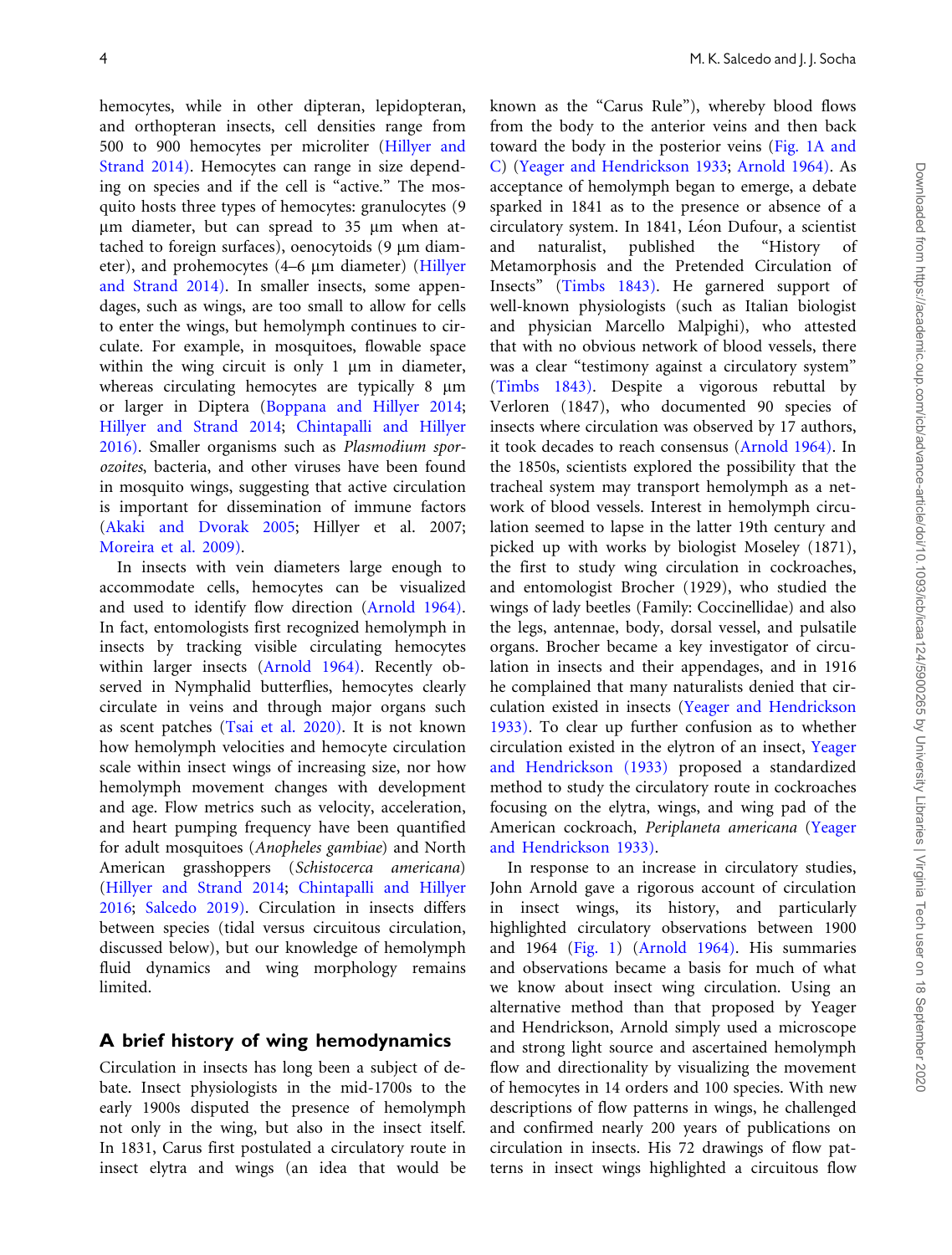<span id="page-4-0"></span>

Fig. 1 Circulation patterns and examples of tracheae in insect wings (adapted from [Arnold 1964\)](#page-10-0). Arnold observed hemolymph and hemocyte movement in 100 insect species across 14 insect orders. Veins can contain tracheal tubes, and hemolymph can move across and around such tracheae. Direction of hemolymph flow is indicated by arrows, which are placed in the orientation and location as Arnold drew them. (A) Circulation in the forewing of Mimesa species (Hymenoptera) shows a circuitous pattern. (B) In the expanded box from A showing a costal break, tracheae (ribbed tubes) extend into the wing veins. Costal breaks, which can occur within the pterostigma (a sinus), are specialized joints for bending found in some hymenopteran species [\(Mountcastle and Combes 2014](#page-11-0)). (C) Another pattern of circuitous hemolymph movement is in the forewing of Prochoerodes transversata (Lepidoptera). (D) Due to partitioning flow by tracheae, hemolymph moves in two directions within the same vein. This pattern is not observed in all Lepidoptera. (E) An example of how tracheal branches partition flow within sections of wing vein. Hemolymph here moves bidirectionally and also across the tracheal branch. Wings are not shown to scale.

pattern, in which hemolymph circulates into the costal and subcostal veins (which are located at the leading edge of the wing), moves toward the wing tip, and eventually returns, flowing back toward the wing base (Fig. 1A and C). In many insects (with the exception of some Lepidoptera), flow moves out to the wing tip through anterior veins near the leading edge, and back toward the body through more posterior veins near the trailing edge. Shorter, smallerdiameter cross-veins shunt flow across the wing in the chordwise direction (specifically from the leading to the trailing edge), ultimately forming a circuitous pattern of fluid flow ([Arnold 1964\)](#page-10-0). Arnold identified flow directions with clear afferent (to wing tip) and efferent (to wing base) directions (Fig. 1). He also noted structural features that serve to redirect hemolymph, such as tracheal branches, crossveins, and species-specific venation features (e.g., the arculus, a basal crossvein in dragonflies) (Fig. 1B, D, and E). Detailed drawings of wing bases described some flows that do not enter the wing, but circulate around the wing hinge, flowing slightly into the wing and immediately back into the body. This ob-servation has also been seen in S. americana [\(Salcedo](#page-11-0) [2019\)](#page-11-0). In some beetles, hemolymph in and around the wing hinge can be used to hydraulically open the wing (Dorcus titanus platymelus) [\(Sun et al. 2014\).](#page-11-0)

Arnold also first identified regions of "leaky" flow, where hemolymph moved from wing vein into membrane [\(Arnold 1963\)](#page-10-0). This type of flow was common not only in thickened wings like elytra (in beetles and true bugs) and tegmen (in grasshoppers and crickets), but also within what appeared to be "normal" thin wing membrane. It is unknown how leakiness occurs; Arnold did not speculate, but one possibility is that pores exist in veins to allow for hemolymph to move between vein tubules to membrane. How hemolymph might be directed into the membrane, and what functions it serves, are also open questions. However, a year before his major treatise on circulation, [Arnold \(1963\)](#page-10-0) described the leakiness of the pterostigma, a thickened portion of the wing typically seen as a melanated rectangle near the wing tip of dragonflies. The pterostigma plays a functional role in gliding flight by reducing flutter and acting as an inertial regulator of pitch angle [\(Norberg 1972\)](#page-11-0). In some insects, the pterostigma is a discrete sinus where hemolymph is contained in a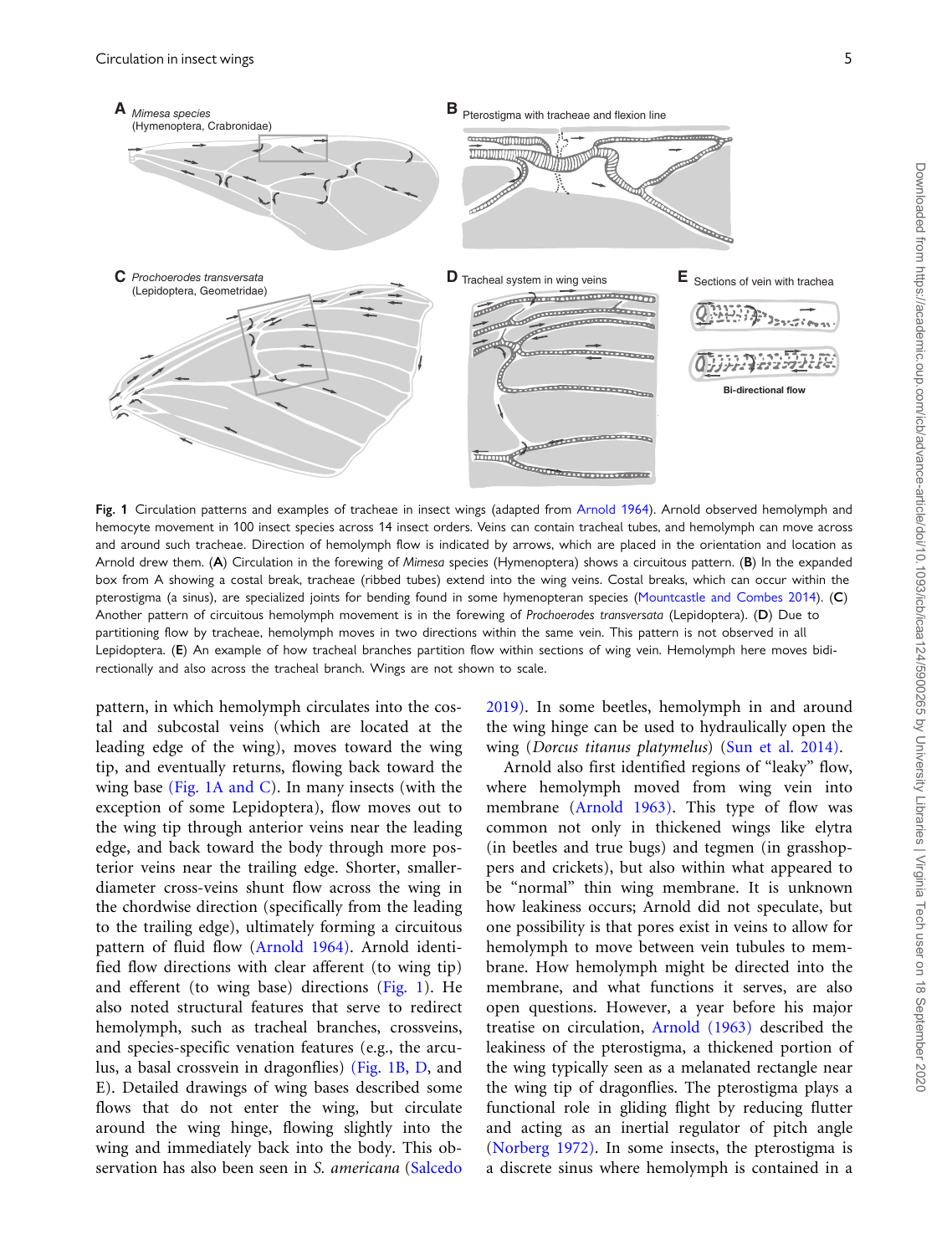semi-rectangular box. In others, however, the region is less well-defined and termed a "pseudostigma," where leakiness occurs between the two major leading edge veins (costa and subcosta). Arnold described pterostigmas and pseudostigmas in Odonata, Neuroptera, Pscoptera, Hemiptera, and Hymenoptera ([Arnold 1963\).](#page-10-0)

Other observations from [Arnold \(1963\)](#page-10-0) include tracheation of these sinuses [\(Fig. 1 B](#page-4-0)) and other structural features in the wing (e.g., the dragonfly arculus), indicating live tissue or areas of dense sensory demand ([Arnold 1963\)](#page-10-0). Throughout the wing, tracheal branches, besides delivering oxygen, serve to re-route flow and act as septa, diverting flow in antagonistic directions within the same vein [\(Fig. 1B,](#page-4-0) [D,](#page-4-0) and [E](#page-4-0)), a common feature across taxa ([Arnold](#page-10-0) [1964\)](#page-10-0). In some species of large grasshoppers, compression and re-inflation of thoracic air sacs at the wing hinges can influence flow into the wing [\(Salcedo 2019\).](#page-11-0) Tracheation within the wing membrane occurs, but has been described as "unusual", as it is found in somewhat unpredictable locations within and across species [\(Guillermo-Ferreira et al.](#page-10-0) [2017\)](#page-10-0). Arnold also tracked hemocyte movement within modified wings such as elytra and halteres [\(Arnold 1964\)](#page-10-0). In both structures, hemolymph flow moves in an apparent circuit. Currently, it is difficult to measure live tissues continuously throughout a wing, especially in larger wings with dense venation. Harkening back to Arnold's history lesson, perhaps it should not be unusual to find tracheae within the membrane. Multiple authors have called for focused research attention on this topic [\(Pass 2018](#page-11-0); [Hillyer](#page-10-0) [and Pass 2020\),](#page-10-0) reflecting on the fact that there is still not widespread recognition of the insect wing as living tissue.

#### Tidal versus circuitous: relationship between circulation and respiration

Insect wings exhibit two main hemolymph flow patterns: tidal (also known as "oscillatory") and circuitous (as defined above) ([Fig. 2](#page-6-0)). In the 1980s, Lutz Wasserthal challenged the historical assumption that all flows were circuitous and discovered that lepidoterans employ tidal flow, and that tracheal expansion and compression influences wing hemodynamics [\(Wasserthal 1982\).](#page-12-0) Generally, a tidal pattern involves hemolymph moving into all wing veins, and then reversing direction, coordinated by wing hearts, the dorsal vessel, thoracic air sacs, and wing tracheae [\(Fig. 2B\)](#page-6-0). Quantitative measurements in Lepidoptera, Diptera, and Coleoptera suggested that tidal flows of hemolymph are possible with vigorous

pumping of the wing hearts (pulling hemolymph from the wing), dorsal vessel reversals, coupling of wing tracheal tubes (expansion and compression), and inflation of thoracic air sacs. Large air sacs expand and compress between the hind wing and forewing hinges. In addition, visible through microscopy, sections of tracheal branches near the wing tip expand and contract, also affecting local flows [\(Salcedo](#page-11-0) [2019\).](#page-11-0)

Wasserthal studied the extremely large Atlas moth (Attacus atlas, wing span, 30 cm), showing a fourpart bulk movement of hemolymph in which hemolymph is pulled in and out of the wing due to coordinated pumping from thoracic APOs and tracheal distension. Thoracic APOs pump vigorously preceding air intake, creating a pressure difference that pulls hemolymph out of the wing as tracheal volume increases. Thus, as the pressure differential reverses, hemolymph moves from wing to wing with each breath [\(Wasserthal 1996\),](#page-12-0) demonstrating that in the Atlas moth the circulatory and respiratory fluid systems are coupled.

Not unexpected, the actions of both systems serve to increase the overall rate of hemolymph circulation. It has been observed in the abdomen of grasshoppers (S. *americana*) that the dorsal vessel and compressions of the tracheal system operate at slightly different pumping frequencies ([Lee and](#page-11-0) [Socha 2009\)](#page-11-0). In large rhinoceros beetles, hemolymph moves with each flow reversal of the dorsal heart, where anterograde (posterior to anterior) flow is correlated with hemolymph movement into the wing, and retrograde (anterior to posterior) correlated with outflow [\(Wasserthal 1998\)](#page-12-0). However, in mosquitoes, which employ a circuitous flow pattern in the wing, reversals within the dorsal heart do not change the wing's circulation direction nor affect flow velocities (Fig. 2A) ([Chintapalli and Hillyer](#page-10-0) [2016\).](#page-10-0) Although some studies have examined qualitative patterns of hemolymph flow in the dorsal heart, wing hearts, and wings of particular species, few studies have quantified the overall hemodynamics and net circulatory performance arising from the combination of wing morphology, venation patterning, and fluid dynamics, or have examined variation of wing hemodynamics across the insect phylogeny.

#### Experimental systems to study circulation in insect wings

Exploring and quantifying complex fluid movement in insect wings requires an understanding both of the venation pattern and how/where hemolymph is flowing. To study multiple fluid systems in parallel,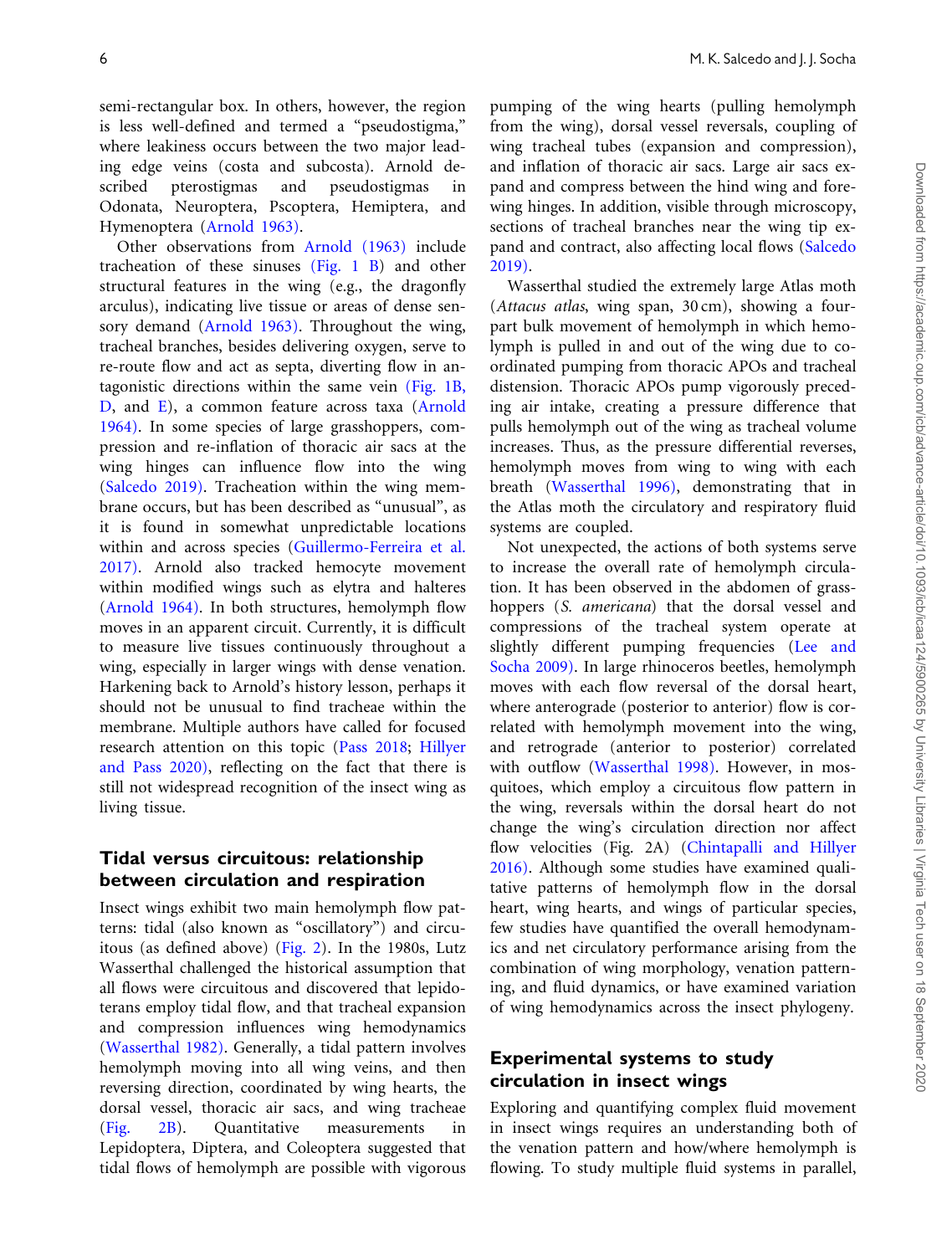<span id="page-6-0"></span>

Fig. 2 Circuitous versus tidal flow patterns in insect wings. Main currents of hemolymph flow are indicated as afferent hemolymph movement, which moves into the wing, and efferent movement, which returns back into the insect body. (A) Circuitous flow, measured in A. gambiae ([Chintapalli and Hillyer 2016](#page-10-0)), moves into the leading edge veins of a wing (costa, subcosta) and reverses in the wing tip, returning to the body through trailing edge veins (cubitus, annals, etc.). (B) Tidal flow, known to occur in Atlas attacus ([Wasserthal](#page-12-0) [1982](#page-12-0)), moves into all veins and moves out of all veins.

capturing both spatial and temporal resolution of fast-moving flows requires high speed videography combined with microscopy, technologies that are not often available together. Also, complex internal wing morphology is typically captured with histological sections or using scanning electron microscopy (SEM) to observe discrete slices of vein morphology across a wing ([Song et al. 2020\).](#page-11-0) Most descriptions of whole-venation patterns have largely been qualitative, focusing on 2D information from wings that have been scanned or hand-drawn ([Hoffmann et al.](#page-10-0) [2018;](#page-10-0) [Salcedo et al. 2019\)](#page-11-0). These descriptions assume that wing veins are cylindrical, which is often contradicted by measurements from SEM, which have revealed variations in cross-sectional shape from circular to kidney-shaped ([Appel et al. 2015\).](#page-10-0) This complex system thus requires a multifaceted approach. In this section, we discuss how methods to observe and measure wing circulation have advanced over recent decades. Four experimental methods (detailed in [Fig. 3](#page-7-0)) in particular have contributed the most: direct observation with microscopy [\(Fig. 3A\)](#page-7-0), fluorescent staining ([Fig. 3B\)](#page-7-0), contact thermography ([Fig. 3C](#page-7-0)), and fluorescent particle tracking with high-speed microscopy ([Fig. 3D](#page-7-0)). We also highlight other experimental techniques for observing wing geometries and potential solutions to examining wing structures continuously.

As discussed previously, Arnold observed circuitous flow in wings across the insect phylogeny ([Fig. 1\)](#page-4-0). In the 1960s, he used a light source and microscope to observe hemocyte movement, choosing insects with mostly translucent wings (due to low pigmentation) ([Arnold 1964\).](#page-10-0) He laid the wings flat and pinned them with glass to observe cell movement in a 2D venation pattern. Smaller insects were left unrestrained and a glass coverslip was used to spread the wings, with a drop of water and detergent sandwiched between wings and glass [\(Fig. 3A\)](#page-7-0). Larger insects were restrained with elastic material. In smaller insects, wing vein diameter is a limiting factor and can prevent hemocyte entry into the wing. Because hemocyte movement is most easily seen in larger insects (wider veins), he focused on larger species and identified patterns of the flow direction by eye. Although this pioneering work was largely qualitative and relied on 2D data, it laid the groundwork for future quantitative studies of flow.

In contrast to direct visual observation, fluorescent staining can be used to quantify flow movement, independent of hemocyte tracking. Wasserthal extended and developed this method, using diluted fluorescent stains (specifically pyrrolidino-methyltetracycline [TC]) and ultra-violet illumination to identify tidal flow in pierid butterflies ([Wasserthal](#page-12-0) [1983\)](#page-12-0). After stain injection in the abdomen, the stain begins to circulate in the body, eventually being pulled through the wing by aspirating thoracic APOs. Butterflies were then mounted with wings pinned between glass slides and photographed under UV (scales on wings were gently removed due to slight fluorescence of the scales and wing themselves) [\(Fig. 3B\)](#page-7-0). The staining first appeared in the wing veins within the first 5–10 min of application. Wasserthal took photographs at relatively rapid intervals (1–15 min) in the first hour, and then at broader intervals (1–6 h) each day afterward until the end of their lives. The fluorescent stain accumulates and dilutes over time (likely as a function of heart rate, thoracic APOs, and general circulation), but the stain front showed a clear step-wise advancement from wing base to tip, showing an oscillatory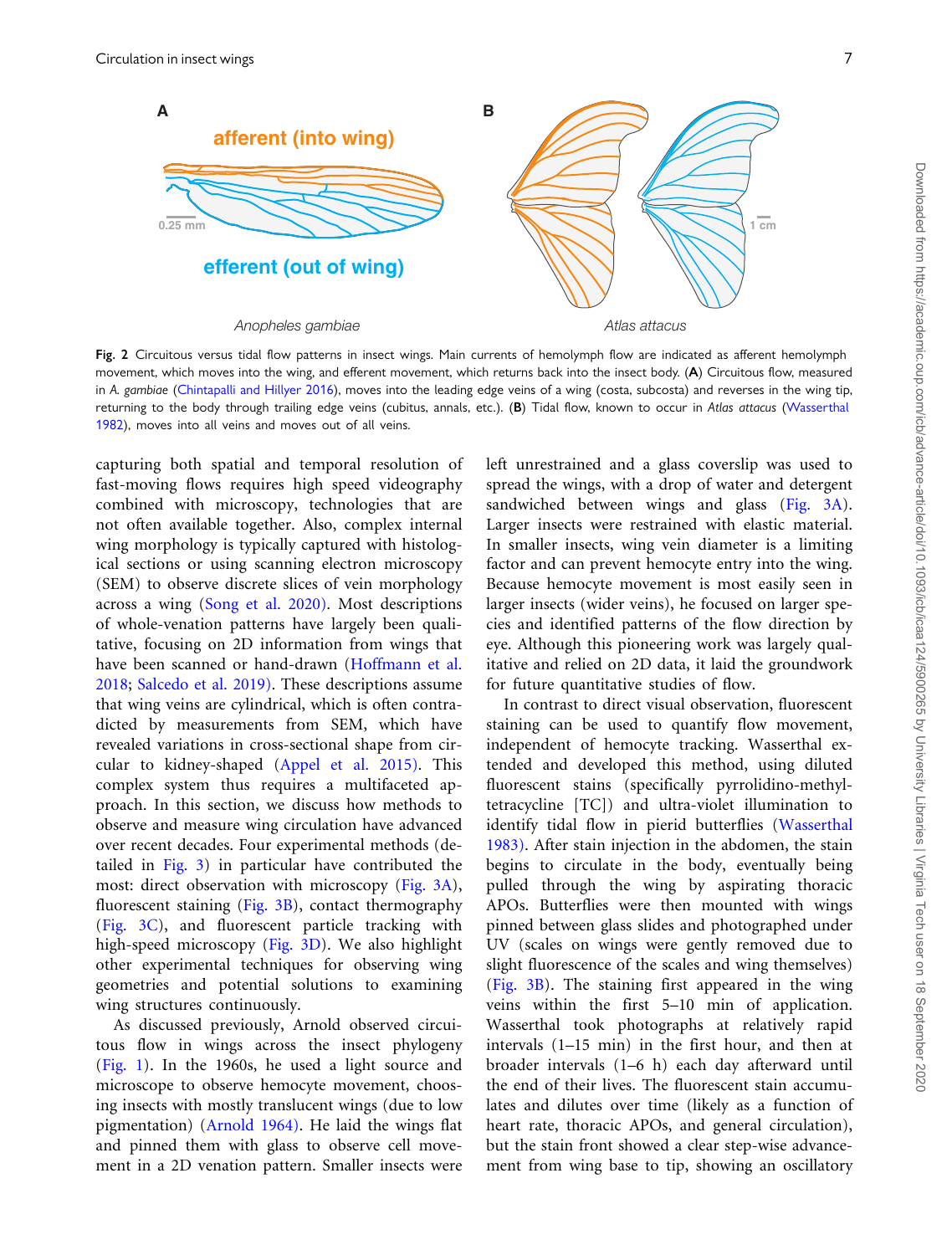<span id="page-7-0"></span>

Fig. 3 Methods to measure hemolymph movement in insect wings. Tracking hemolymph movement in insect wings typically involves microscopy, fluorescence, or thermography. Four methods stand out as foundations for observing circulation and wing morphology. (A) Well-lit microscopy: By applying water between glass slides, direct observation can be made through gently restrained insects with clear or semi-clear wings. Arnold established this method, tracking hemocytes in 100 species of insects across 14 insect orders ([Arnold](#page-10-0) [1964](#page-10-0)). (B) Fluorescent staining and UV fluorescence show the presence of hemolymph in the wings. Hemolymph carries the stain into the wings, which accumulates and dilutes over time, showing bulk movement [\(Wasserthal 1983](#page-12-0)). (C) Thermography: using thermal cameras and selective heating (e.g., using a laser or contact thermistors), bulk hemolymph movement can be visualized under changing environmental conditions ([Wasserthal 1980;](#page-12-0) [Schmitz and Wasserthal 1993;](#page-11-0) [Tsai et al. 2020\)](#page-11-0). (D) Fluorescent microscopy: injecting fluorescent particles in the abdomen or thorax allows for visualization of flow in the wings and throughout the body. Particles are pumped into the wings via APOs and can be tracked ([Hillyer and Strand 2014](#page-10-0); [Chintapalli and Hillyer 2016;](#page-10-0) [Salcedo 2019](#page-11-0)). Wings in (A) and (B) are not shown to scale.

pattern of hemolymph movement in the wing. These studies were the first to report tidal flow in wings and a unidirectional flow mechanism quantitatively. To test flows of hemolymph into membrane and study potential mechanisms of water loss through the wings, staining was conducted at varying humidity. In some butterfly species at high humidity, fluorescence seeped into the wing membrane driven by diffusion and evaporation, suggesting one-way flow into the wings. This research was the first to describe bulk movement of hemolymph, an important precursor to understanding instantaneous flow in the wing.

Thermal techniques have been used to observe sensory properties and hemolymph movement.

Wings, especially those with dark patches, are highly effective radiation-absorbing surfaces. Thermoreceptors along wing veins sense heat, and under intense temperatures or selective heating (such as a laser beam or thermistor), insects will close their wings (basking as a protective posture) or leave for a cooler location ([Wasserthal 1975;](#page-12-0) [Schmitz and Wasserthal 1993;](#page-11-0) [Tsai et al. 2020\).](#page-11-0) With the advancement of low-cost infrared cameras, thermal imaging has become a reliable way to record temperature fluctuations corresponding to hemolymph movement (Fig. 3C). Such techniques are relatively non-invasive because the insect can move semi-freely, and also provide instantaneous measurements of how insects thermoregulate. Because most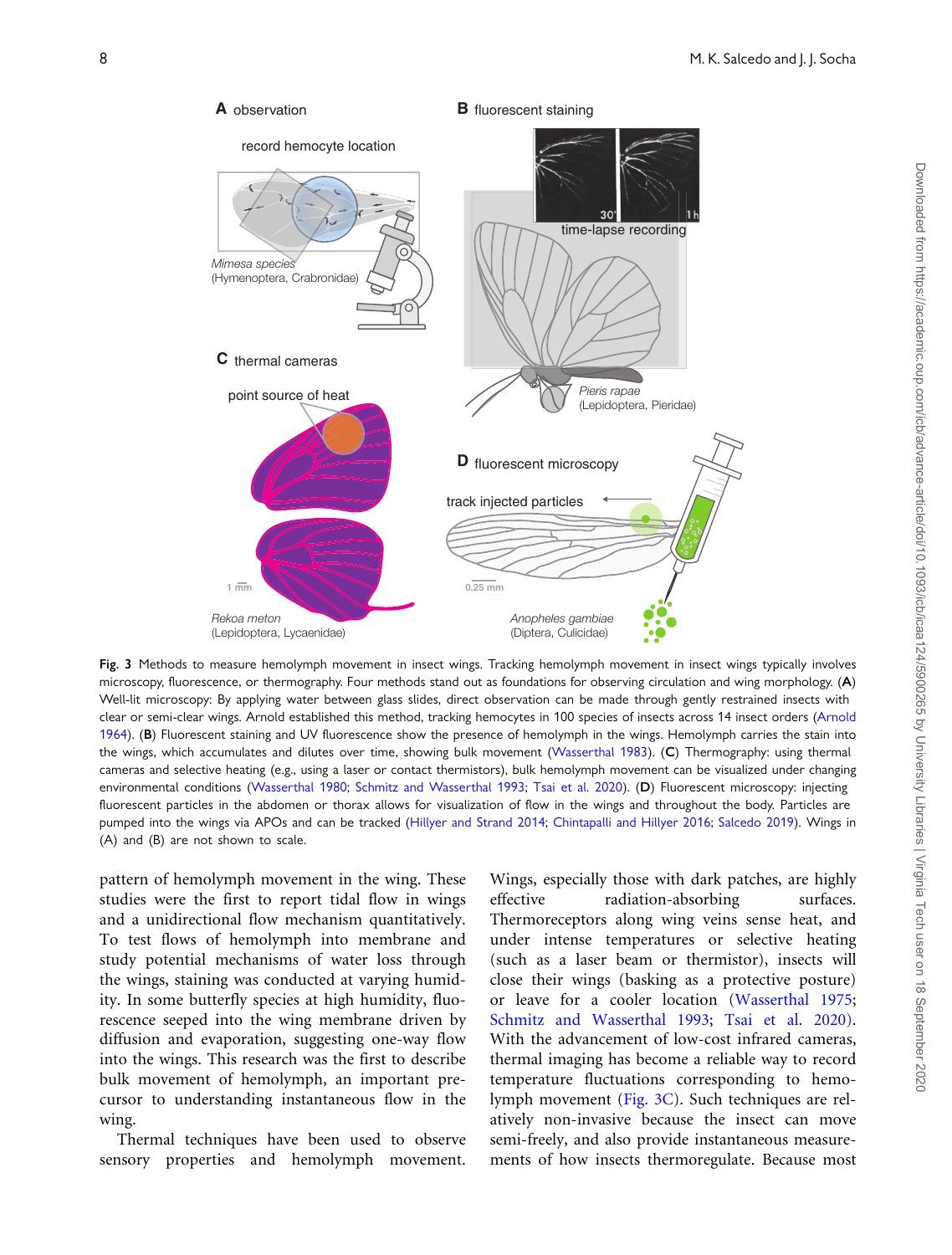insects have thoracic APOs and other hemolymph sinuses that lie just below the cuticle, applied thermistors can be used to both heat and record pulsations of hemolymph flow [\(Wasserthal 1980\).](#page-12-0) Such contact thermography with surface probes can be used to quantify directionality of hemolymph and bulk flow rate, and indirectly indicate behavioral responses (such as basking).

With advances in high-speed microscopy and fluorescent techniques, hemolymph movement can now be visualized instantaneously throughout the wing and body. Recent work in mosquitoes with injected fluorescent particles measured velocities and accelerations of hemolymph flow in antennae and antennal APOs [\(Boppana and Hillyer 2014\)](#page-10-0) and described circulation in wings, and how thoracic APOs and dorsal vessel pumping frequencies vary ([Chintapalli and Hillyer 2016\).](#page-10-0) By injecting fluorescent particles within the abdomen or thorax, hemolymph is seeded with particles that can be tracked (as seen in [Fig. 3D\)](#page-7-0) throughout the insect using a fluorescent microscope, but especially in appendages such as wings and antennae ([Boppana and Hillyer](#page-10-0) [2014;](#page-10-0) [Chintapalli and Hillyer 2016\)](#page-10-0). Particle sizes are critical: for the mosquito A. gambiae, particles with diameters of  $2 \mu m$  did not flow through the veins; those with diameters of  $1.0 \mu m$  did flow, but only in certain veins; and in contrast, those with diameters of 0.5 µm flowed freely ([Boppana and Hillyer 2014\).](#page-10-0) The particle tracking showed that flow leaves mosquito wings four times faster than how it enters, and an unpaired (single wing heart) thoracic APO beats at frequencies independent of those of the dorsal vessel [\(Chintapalli and Hillyer 2016\)](#page-10-0). This technique is a powerful method to observe flow across an insect wing and its pumping organs. It can be used more broadly to examine flow in insects across the phylogeny, and has been applied successfully to the North American grasshopper, S. americana [\(Salcedo](#page-11-0) [2019\).](#page-11-0) However, with particle sizes of a similar order to the diameter of the vein, this technique only provides information on bulk flow patterns. For finer details of flow within a vein, micro-particle image velocimetry (PIV) ([Wereley and Meinhart 2010\)](#page-12-0) is needed; studies such as these are currently being planned in our lab.

Combined, each of these techniques (observation, fluorescent staining, thermography, fluorescent particles) has informed the other and led to the ability to observe venation pattern as a whole, not just in separate pieces. There is still a need to understand these systems from a three-dimensional perspective. One option is to use synchrotron x-ray imaging, which enables visualization of internal structures

with resolutions on the scale of  $1 \mu m$  [\(Socha et al.](#page-11-0) [2007](#page-11-0); [Socha and De Carlo 2008\)](#page-11-0). Perhaps the most striking demonstration of the power of this technique is the three-dimensional visualization of muscles, tracheae, and tendon recorded in the thorax during tethered flight of flies ([Walker et al. 2014\).](#page-11-0) Similarly, complex systems such as the pumping of the dorsal vessel and compressions of the tracheal system in the abdomen of the grasshopper S. americana can be tracked using injected microbubbles [\(Lee and Socha 2009\)](#page-11-0), but thus far, only twodimensional imaging has been successful. If combined with the previously mentioned techniques (such as adding fluorescent particles), live microtomographic imaging may be able to reveal not only the fluidic dynamics of multiple flows (hemolymph and air), but also active and passive morphology (muscles and cuticle). Although access to a synchrotron facility in the United States requires proposal acceptance, the cost to a research team in travel, lodging, and supplies can be relatively low when compared to a microscopy set-up in a lab. Synchrotron facilities can also be found in other locations throughout the world ([https://lightsources.](https://lightsources.org) [org](https://lightsources.org)).

#### A look to the future: Wing material and flexibility

A wing's mechanical properties, particularly stiffness and toughness, depend highly on hydration status and how proteins interact with chitin [\(Vincent and](#page-11-0) [Wegst 2004\).](#page-11-0) Insect wings, with their broad surface area, are sensitive to evaporative water-loss. Although evaporation can be positive, aiding in the release of pheromones and other specific scents found on the surfaces of wings [\(Pass 2018\)](#page-11-0), water loss can greatly influence wing flexibility, a largely unsolved problem. If a wing is removed from an insect, it desiccates and decreases in mass by 21% and increases in stiffness by 46% in just 24 h [\(Mengesha et al. 2010](#page-11-0)). In fact, upon wing removal, wings begin to immediately dessicate, and over 36 h, damping properties decrease ([Norris et al. 2013\)](#page-11-0). As an insect ages, wings become brittle and more likely to fracture. Once wings lose flexibility, flight performance declines, and individual survival is reduced [\(Arnold 1964;](#page-10-0) [Combes et al. 2010\)](#page-10-0). Wing flexibility plays a major role in aerodynamic force production and improves both inertial and aerodynamic power economy ([Vanella et al. 2009;](#page-11-0) [Mountcastle and](#page-11-0) [Combes 2013](#page-11-0); [Hedrick et al. 2015;](#page-10-0) [Reid et al.](#page-11-0) [2019\)](#page-11-0). These effects strongly suggest that hydration is essential to maintaining the mechanical function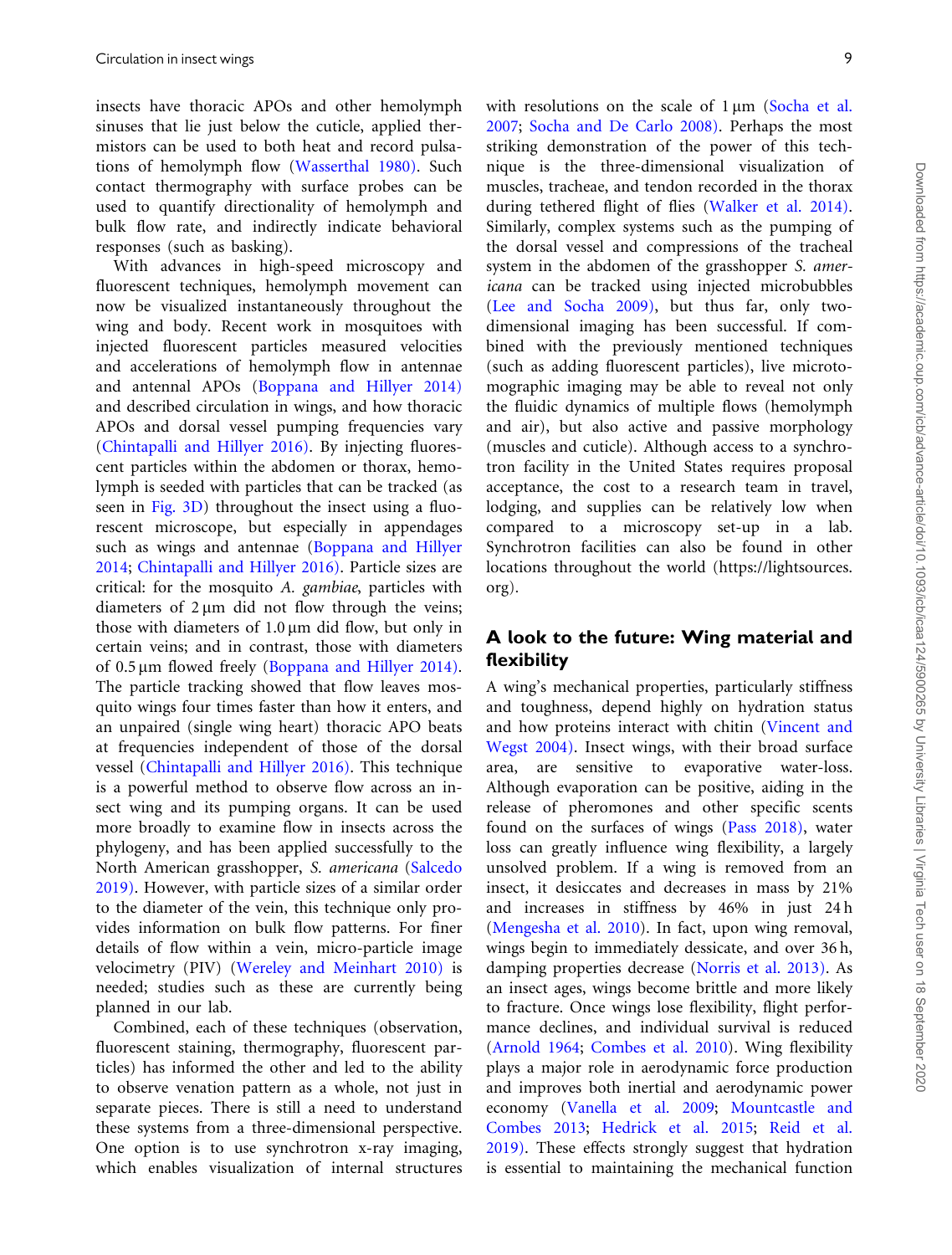of wings, as well as for maintaining local sensory structures [\(Dickerson et al. 2014;](#page-10-0) [Pass 2018;](#page-11-0) [Hillyer](#page-10-0) [and Pass 2020\)](#page-10-0). Wing hydration and mechanical performance, and thus behavior, are inextricably related.

Insect cuticle is a composite material, composed of crystalline chitin nanofibers embedded in a matrix of proteins, polyphenols, water ([Chapman 2012\)](#page-10-0). Wing veins are layered with resilin, an extremely resilient elastic protein that exhibits energy return as high as 96–97% (in dragonflies up to 99%) [\(Wainwright et al. 1982;](#page-11-0) [King 2010\).](#page-11-0) Found configured around most wing joints and occasionally the wing membrane, the presence of resilin allows for dynamic deformation in flapping flight by storing energy and resisting long-lasting damage [\(Donoughe et al. 2011;](#page-10-0) [Mountcastle and Combes](#page-11-0) [2014](#page-11-0); [Appel et al. 2015\)](#page-10-0). Acting as a fail-safe against permanent damage, resilin requires a water content of 50–60% in order to function at its highest resilience [\(Weis-Fogh 1960;](#page-12-0) [Wainwright et al. 1982\)](#page-11-0). Although resilin is highly hygroscopic and a type of hydrogel ([Kovalev et al. 2018\),](#page-11-0) the importance of hemolymph circulation to its performance is far less appreciated.

Wings can be foldable, and to reduce damage, insects often store neatly pleated membrane and veins under a modified, toughened forewing, the elytra. Resilin is often embedded in each of the major pleats of folded wings, which is well-recognized in dermapterans such as the earwig, where it enables wing expansion from their shortened elytra to 10 times their folded wing area [\(Haas et al. 2000a\)](#page-10-0). Unfolding wings can depend on built-in (embedded) folding patterns that are often dependent on structural elastic proteins such as resilin [\(Haas et al.](#page-10-0) [2000b\)](#page-10-0). To unfurl their wings, earwigs depend on bistability of a resilin-embedded wing, where the wing is most stable either closed or open [\(Faber](#page-10-0) [et al. 2018\)](#page-10-0). This viscoelastic behavior of resilin at the wing hinge in extending and retracting a wing is best described by a duality with fast (elastic) and slow (viscous) responses [\(Kovalev et al. 2018\)](#page-11-0). In other beetles, unfolding wings are opened with a pulse of hemolymph into wing veins [\(Sun et al.](#page-11-0) [2014\)](#page-11-0). A dynamic system, wing motions such as unfolding/folding, flapping, and gliding depend on structural integrity of a hydrated resilin system.

Conversely, it is possible that the wing motion during flight itself could influence how hemolymph is circulated in the wing. Few studies have examined how hemolymph mass affects overall wing mass and influences torsional characteristics of the wing ([Hou](#page-10-0) [et al. 2015;](#page-10-0) [Song et al. 2020\)](#page-11-0). Many models of insect wing aerodynamics fail to include not only wing

flexibility, but also overlook the existence of fluid within the wing veins, modeling veins as hollow (air-filled) tubes [\(Hou et al. 2015;](#page-10-0) [Song et al.](#page-11-0) [2020\).](#page-11-0) Consider the mosquito, where pumping organs pulse at frequencies of  $>3$  Hz and flapping frequencies can range between 500 and 700 Hz. Fluid could shift during flight, with high tracheal ventilation (contribution of thoracic or abdominal air sacs) and flapping frequencies. However, hemolymph circulation in the wing likely operates at low Reynolds numbers. Using a flow speed of  $100 \mu m/s$ and diameter of  $1 \mu m$  from A. gambiae [\(Hillyer and](#page-10-0) [Strand 2014\),](#page-10-0) and dynamic viscosity of 3 cP and density of 1 g/mL from hemolymph of Manduca sexta larvae ([Kenny et al. 2018\)](#page-11-0), the Reynolds number of flow in small insects can be estimated to be on the order of 0.003. It is unclear in theory how wingbeat patterns would change such viscous-dominated flows in the wing. Recently, a model of hemolymph hydraulics in flapping wings of Asian ladybeetles (Harmonia axyridis) suggested that presence of hemolymph acts to shift the center of mass along the wing veins, suppressing unfavorable wing flutter ([Song et al. 2020\).](#page-11-0) Further results indicate even stronger effects: removing the hemolymph to make a hollow hind wing reduced the wing inertia and rotational inertia by 64% relative to a fluid-filled hind wing ([Song et al. 2020\)](#page-11-0). This result suggests that hemolymph-filled wing veins may play a significant role in active flapping flight. While flow experiments measure an insect at rest, high-speed cameras and extensions of described methods could be used to determine how moving fluid mass affects the flexibility of the wing and its dynamics during flapping flight.

Lastly, all winged insects at metamorphosis vigorously pump hemolymph to hydraulically expand their wings [\(Salcedo 2019\)](#page-11-0). A critical bottleneck in development, this expansion phase must be successful to produce viable adults. Successful wing expansion requires a concerted effort by the circulatory and tracheal systems, which are highly dependent upon each other during this period. When wings develop, tracheae branch into the imaginal disc, supplying oxygen to the forming wing tissue [\(Comstock](#page-10-0) [1918\).](#page-10-0) Tracheae can be found within a wing vein, but during development, are not active predictors of where wing veins will form [\(Comstock 1918\)](#page-10-0). The mechanics of insect wing expansion, and how an expanding wing undergoes rapid changes in stiffness, can be further informed by new understanding of flows in the wing during metamorphosis.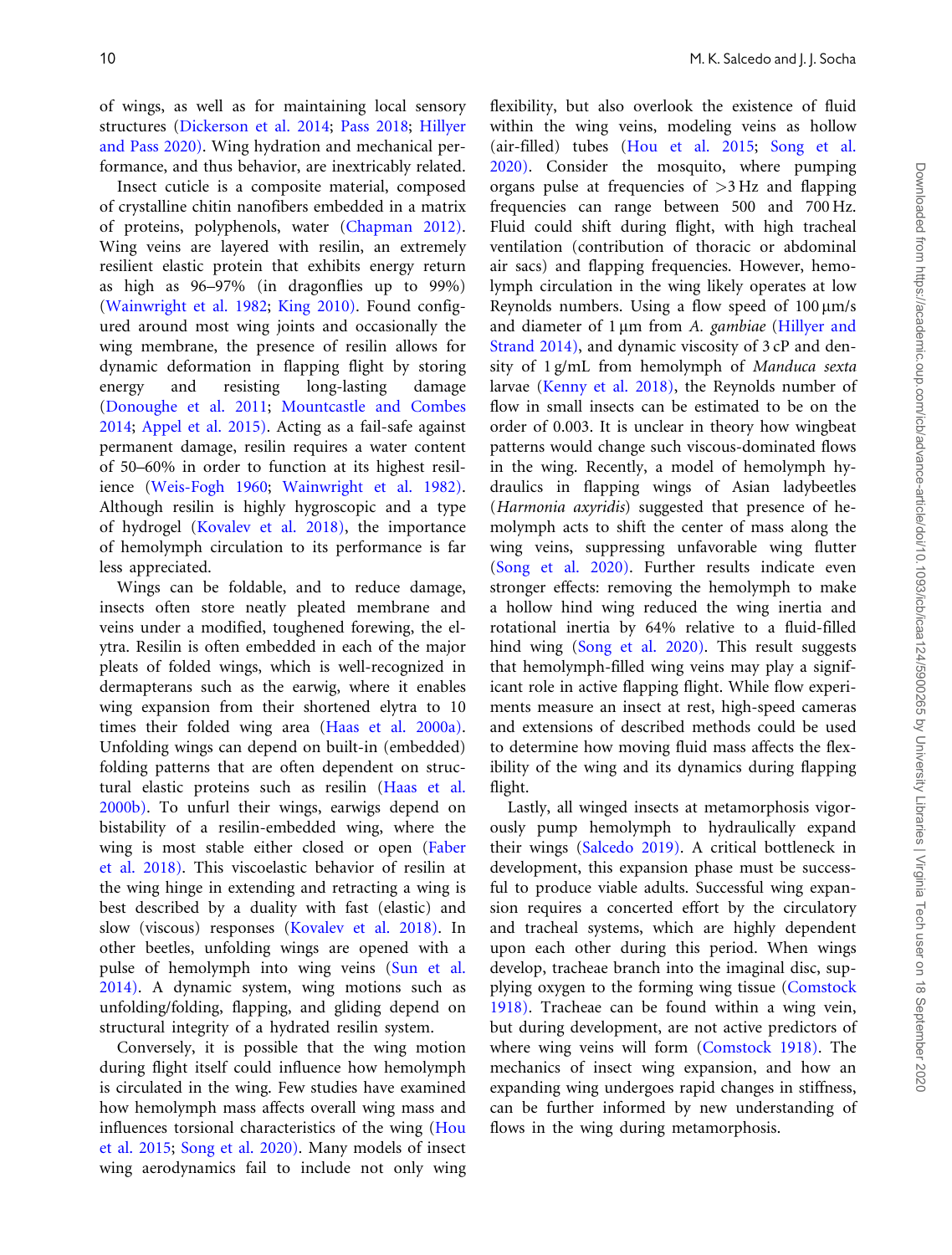#### <span id="page-10-0"></span>Acknowledgments

The authors would like to thank Dr. Jacob Peters for thoughtful comments on the manuscript.

#### Funding

This work was supported by the US National Science Foundation (NSF) through a Postdoctoral Research Fellowship in Biology award to M.A.K. (NSF 1812215) and an Integrative Organismal Systems grant to J.J.S. (NSF 1558052).

### Data availability

Data sharing not applicable – no new data generated.

#### Authors' contributions

M.K.S. conceived and wrote manuscript. J.J.S. contributed significant edits and conceptual development.

## **References**

- Akaki M, Dvorak JA. 2005. A chemotactic response facilitates mosquito salivary gland infection by malaria sporozoites. J Exp Biol 208:3211–8.
- Appel E, Heepe L, Lin C-P, Gorb SN. 2015. Ultrastructure of dragonfly wing veins: composite structure of fibrous material supplemented by resilin. J Anat 227:561–82.
- Arnold J. 1963. A note on the pterostigma in insects. Can Entomol 95:13–6.
- Arnold JW. 1964. Blood circulation in insect wings. Mem Entomol Soc Can 96:5–60.
- Barber JR, Leavell BC, Keener AL, Breinholt JW, Chadwell BA, McClure CJ, Hill GM, Kawahara AY. 2015. Moth tails divert bat attack: evolution of acoustic deflection. Proc Natl Acad Sci U S A 112:2812–6.
- Bomphrey RJ, Godoy-Diana R. 2018. Insect and insectinspired aerodynamics: unsteadiness, structural mechanics and flight control. Curr Opin Insect Sci 30:26–32.
- Boppana S, Hillyer JF. 2014. Hemolymph circulation in insect sensory appendages: functional mechanics of antennal accessory pulsatile organs (auxiliary hearts) in the mosquito Anopheles gambiae. J Exp Biol 217:3006–14.
- Chapman R. 2012. The insects: structure and function. 5th ed. Cambridge: Cambridge University Press.
- Chintapalli RTV, Hillyer JF. 2016. Hemolymph circulation in insect flight appendages: physiology of the wing heart and circulatory flow in the wings of the mosquito Anopheles gambiae. J Exp Biol 15:3945–51.
- Combes S, Crall J, Mukherjee S. 2010. Dynamics of animal movement in an ecological context: dragonfly wing damage reduces flight performance and predation success. Biol Lett 6:426–9.
- Combes S, Daniel T. 2003a. Flexural stiffness in insect wings: I. scaling and the influence of wing venation. J Exp Biol 206:2979–87.
- Combes SA, Daniel TL. 2003b. Into thin air: contributions of aerodynamic and inertial-elastic forces to wing bending in the hawkmoth Manduca sexta. J Exp Biol 206:2999–3006.
- Comstock JH. 1918. The wings of insects: an exposition of the uniform terminology of the wing-veins of insects and a discussion of the more general characteristics of the wings of the several orders of insects. Ithaca (NY): Comstock Publishing Company.
- Davis AK, Smith FM, Ballew AM. 2020. A poor substitute for the real thing: captive- reared monarch butterflies are weaker, paler and have less elongated wings than wild migrants. Biol Lett 16:20190922.
- DeVries P, Penz CM, Hill RI. 2010. Vertical distribution, flight behaviour and evolution of wing morphology in Morpho butterflies. J Anim Ecol 79:1077–85.
- Dickerson BH, Aldworth ZN, Daniel TL. 2014. Control of moth flight posture is mediated by wing mechanosensory feedback. J Exp Biol 217:2301–8.
- Dirks J-H, Taylor D. 2012a. Fracture toughness of locust cuticle. J Exp Biol 215:1502–8.
- Dirks J-H, Taylor D. 2012b. Veins improve fracture toughness of insect wings. PLoS One 7:e43411.
- Donoughe S, Crall JD, Merz RA, Combes SA. 2011. Resilin in dragonfly and damselfly wings and its implications for wing flexibility. J Morphol 272:1409–21.
- Dudley R. 2002. The biomechanics of insect flight: form, function, evolution. Princeton (NJ): Princeton University Press.
- Faber JA, Arrieta AF, Studart AR. 2018. Bioinspired spring origami. Science 359:1386–91.
- Guillermo-Ferreira R, Appel E, Urban P, Bispo PC, Gorb SN. 2017. The unusual tracheal system within the wing membrane of a dragonfly. Biol Lett:20160960.
- Haas F, Gorb S, Blickhan R. 2000a. The function of resilin in beetle wings. Proc R Soc Lond B Biol Sci 267:1375–81.
- Haas F, Gorb S, Wootton R. 2000b. Elastic joints in dermapteran hind wings: materials and wing folding. Arthropod Struct Dev 29:137–46.
- Harrison JF, Waters JS, Cease AJ, VandenBrooks JM, Callier V, Klok CJ, Shaffer K, Socha JJ. 2013. How locusts breathe. Physiology 28:18–27.
- Hedrick TL, Combes SA, Miller LA. 2015. Recent developments in the study of insect flight. Can J Zool 93:925–43.
- Hillyer JF, Barreau C VernickKD. 2007. Efficiency of salivary gland invasion by malaria sporozoites is controlled by rapid sporozoite destruction in the mosquito haemocoel. Int J Parasitol 37:673–81.
- Hillyer JF, Pass G. 2020. The insect circulatory system: structure, function, and evolution. Annu Rev Entomol 65:121–43.
- Hillyer JF, Strand MR. 2014. Mosquito hemocyte-mediated immune responses. Curr Opin Insect Sci 3:14–21.
- Hoffmann J, Donoughe S, Li K, Salcedo MK, Rycroft CH. 2018. A simple developmental model recapitulates complex insect wing venation patterns. Proc Natl Acad Sci U S A 115:9905–10.
- Hou D, Yin Y, Zhao H, Zhong Z. 2015. Effects of blood in veins of dragonfly wing on the vibration characteristics. Comput Biol Med 58:14–9.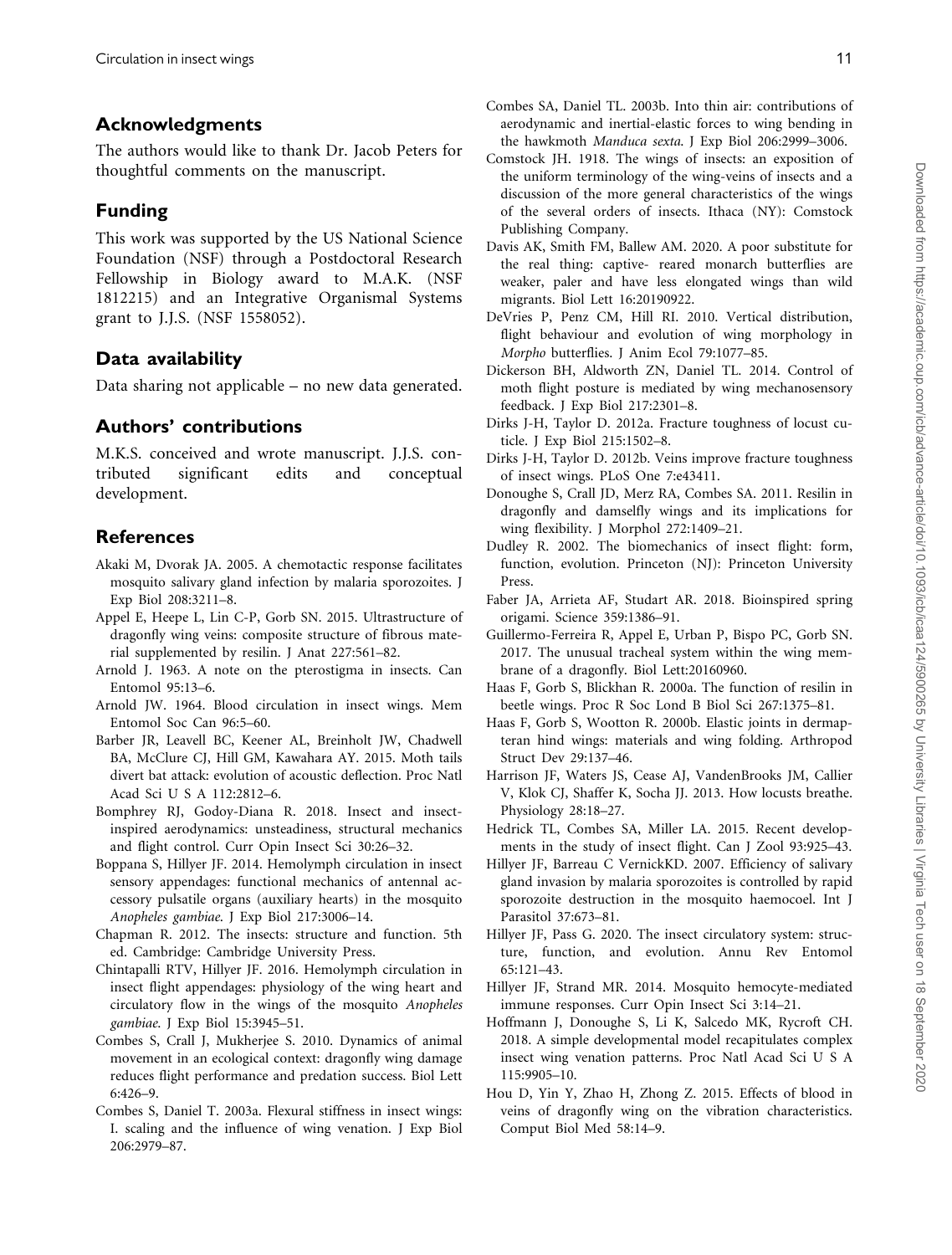- <span id="page-11-0"></span>Hustert R. 1999. Accessory hemolymph pump in the mesothoracic legs of locusts, (Schistocerca gregaria forskal) (Orthoptera, Acrididae). Int J Insect Morphol Embryol 28:91–6.
- Hustert R, Frisch M, Böhm A, Pass G. 2014. A new kind of auxiliary heart in insects: functional morphology and neuronal control of the accessory pulsatile organs of the cricket ovipositor. Front Zool 11:43.
- Kenny MC, Giarra MN, Granata E, Socha JJ. 2018. How temperature influences the viscosity of hornworm hemolymph. J Exp Biol 221:jeb186338.
- King RJ. 2010. Dynamic mechanical properties of resilin [Master's thesis]. Blacksburg (VA): Virginia Tech.
- Kovalev A, Filippov A, Gorb SN. 2018. Slow viscoelastic response of resilin. J Comp Physiol A 204:409–17.
- Krenn HW, Pass G. 1994. Morphological diversity and phylogenetic analysis of wing circulatory organs in insects, part i: non-holometabola. Zoology 98:7–22.
- Lee W-K, Socha JJ. 2009. Direct visualization of hemolymph flow in the heart of a grasshopper (Schistocerca americana). BMC Physiol 9:2–11.
- Mengesha T, Vallance R, Mittal R. 2010. Stiffness of desiccating insect wings. Bioinspir Biomim 6:014001.
- Miller A. 1970. Structure of the green lacewing tympanal organ (Chrysopa carnea, Neuroptera). J Morphol 131:359–82.
- Moreira LA, Iturbe-Ormaetxe I, Jeffery JA, Lu G, Pyke AT, Hedges LM, Rocha BC, Hall-Mendelin S, Day A, Riegler M, et al. 2009. A Wolbachia symbiont in Aedes aegypti limits infection with dengue, chikungunya, and plasmodium. Cell 139:1268–78.
- Mountcastle AM, Combes SA. 2013. Wing flexibility enhances load-lifting capacity in bumblebees. Proc R Soc Lond B Biol Sci 280:20130531.
- Mountcastle AM, Combes SA. 2014. Biomechanical strategies for mitigating collision damage in insect wings: structural design versus embedded elastic materials. J Exp Biol 217:1108–15.
- Norberg RÅ. 1972. The pterostigma of insect wings an inertial regulator of wing pitch. J Comp Physiol 81:9–22.
- Norris AG, Palazotto AN, Cobb RG. 2013. Experimental structural dynamic characterization of the hawkmoth (Manduca sexta) forewing. Int J Micro Air Veh 5:39–54.
- Pass G. 2000. Accessory pulsatile organs: evolutionary innovations in insects. Annu Rev Entomol 45:495–518.
- Pass G. 2018. Beyond aerodynamics: the critical roles of the circulatory and tracheal systems in maintaining insect wing functionality. Arthropod Struct Dev 47:391–407.
- Pass G, Tögel M, Krenn H, Paululat A. 2015. The circulatory organs of insect wings: prime examples for the origin of evolutionary novelties. Zool Anz 256:82–95.
- Pendar H, Aviles J, Adjerid K, Schoenewald C, Socha JJ. 2019. Functional compartmentalization in the hemocoel of insects. Sci Rep 9:6075.
- Reid HE, Schwab RK, Maxcer M, Peterson RK, Johnson EL, Jankauski M. 2019. Wing flexibility reduces the energetic requirements of insect flight. Bioinspir Biomim 14:056007.
- Rubin JJ, Hamilton CA, McClure CJ, Chadwell BA, Kawahara AY, Barber JR. 2018. The evolution of anti-bat sensory illusions in moths. Sci Adv 4:eaar7428.
- Salcedo MK. 2019. An insect wing: expansion, hemodynamics, and venation patterns [PhD thesis]. Cambridge (MA): Harvard University, Organismic Evolutionary Biology.
- Salcedo MK, Hoffmann J, Donoughe S, Mahadevan L. 2019. Computational analysis of size, shape and structure of insect wings. Biol Open 8:bio040774.
- Schmitz H, Wasserthal LT. 1993. Antennal thermoreceptors and wing-thermosensitivity of heliotherm butterflies: their possible role in thermoregulatory behavior. J Insect Physiol 39:1007–19.
- Shyy W, Kang C-K, Chirarattananon P, Ravi S, Liu H. 2016. Aerodynamics, sensing and control of insect-scale flappingwing flight. Proc R Soc A Math Phys Eng Sci 472:20150712.
- Socha JJ, De Carlo F. 2008. Use of synchrotron tomography to image naturalistic anatomy in insects. Proc. SPIE 7078, Developments in X-Ray Tomography VI, 70780A–7.
- Socha JJ, Westneat MW, Harrison JF, Waters JS, Lee W-K. 2007. Real-time phase-contrast x-ray imaging: a new technique for the study of animal form and function. BMC Biol 5:15.
- Song Z, Tong J, Yan Y, Wu W, Sun J. 2020. Effects of microfluid in the veins of the deployable hindwings of the Asian ladybeetle on flight performance. Comput Biol Med 121:103817.
- Strand MR. 2008. The insect cellular immune response. Insect Sci 15:1–14.
- Sun J, Ling M, Wu W, Bhushan B, Tong J. 2014. The hydraulic mechanism of the unfolding of hind wings in Dorcus titanus platymelus (Order: Coleoptera). Int J Mol Sci 15:6009–18.
- Sun P, Mhatre N, Mason AC, Yack JE. 2018. In that vein: inflated wing veins contribute to butterfly hearing. Biol Lett 14:20180496.
- Taylor GK, Krapp HG. 2007. Sensory systems and flight stability: what do insects measure and why? Adv Insect Physiol 34:231–316.
- Timbs J. 1843. The Year-Book of Facts in Science and Art. London, UK: Simpkin, Marshall, and Company.
- Tsai C-C, Childers RA, Shi NN, Ren C, Pelaez JN, Bernard GD, Pierce NE, Yu N. 2020. Physical and behavioral adaptations to prevent overheating of the living wings of butterflies. Nat Commun 11:14.
- Valmalette JC, Raad H, Qiu N, Ohara S, Capovilla M, RobichonA. 2015. Nano-architecture of gustatory chemosensory bristles and trachea in *Drosophila* wings. Sci Rep 5:14198.
- Vanella M, Fitzgerald T, Preidikman S, Balaras E, Balachandran B. 2009. Influence of flexibility on the aerodynamic performance of a hovering wing. J Exp Biol 212:95–105.
- Vincent JF, Wegst UG. 2004. Design and mechanical properties of insect cuticle. Arthropod Struct Dev 33:187–99.
- Wainwright SA, Biggs W, Gosline J, Currey J. 1982. Mechanical design in organisms. Princeton (NJ): Princeton University Press.
- Walker SM, Schwyn DA, Mokso R, Wicklein M, Müller T, Doube M, Stampanoni M, Krapp HG, Taylor GK. 2014. In vivo time-resolved microtomography reveals the mechanics of the blowfly flight motor. PLoS Biol 12:e1001823.